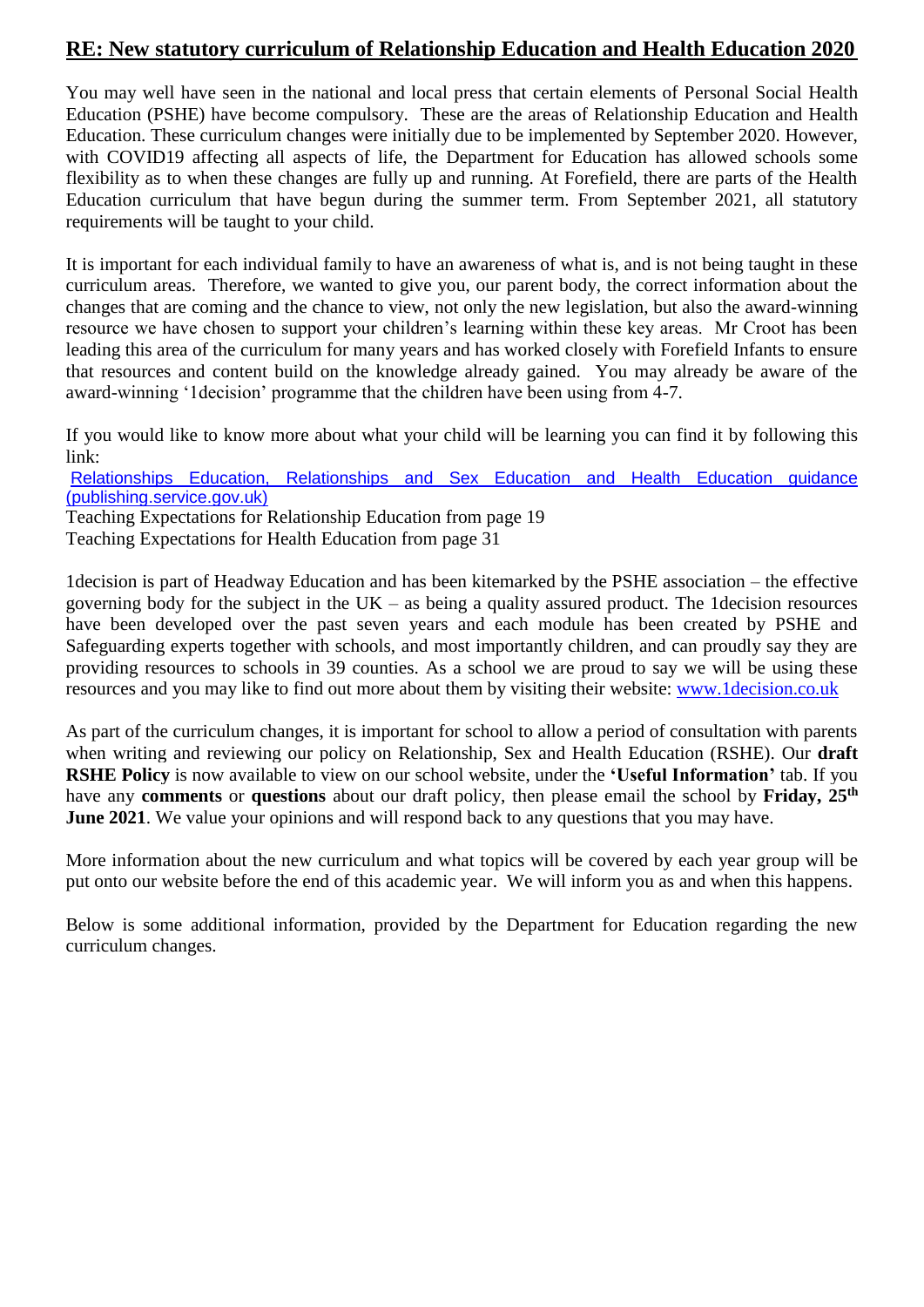## **Understanding Relationships and Health Education in your child's primary school: a guide for parents**

We want all children to grow up healthy, happy, safe, and able to manage the challenges and opportunities of modern Britain. That is why, from September 2020, all primary age children will be taught Relationships and Health Education.

These subjects are designed to equip your child with knowledge to make informed decisions about their wellbeing, health and relationships as well as preparing them for a successful adult life. The world for all young people looks very different from the way it did 20 years ago when this curriculum was last updated – these changes bring the content into the 21st century, so that it is relevant for your child.

Your child's school will have flexibility to deliver the content in a way that is age and developmentally appropriate and sensitive to the needs and religious background of its pupils.

### **Relationships Education**

Relationships Education will put in place the building blocks needed for positive and safe relationships, including with family, friends and online.

Your child will be taught what a relationship is, what friendship is, what family means and who can support them. In an age-appropriate way, your child's school will cover how to treat each other with kindness, consideration and respect. By the end of primary school, pupils will have been taught content on:

- families and people who care for me
- caring friendships
- respectful relationships
- online relationships
- being safe

You can find further detail by searching **'relationships and health education'**  on GOV.UK.

### **Health Education**

Health Education aims to give your child the information they need to make good decisions about their own health and wellbeing, to recognise issues in themselves and others, and to seek support as early as possible when issues arise.



By the end of primary school, pupils will have been taught content on:

- mental wellbeing
- internet safety and harms
- physical health and fitness
- healthy eating
- facts and risks associated with drugs, alcohol and tobacco
- health and prevention
- basic first aid
- changing adolescent body

You can find further detail by searching **'relationships and health education'**  on GOV.UK.